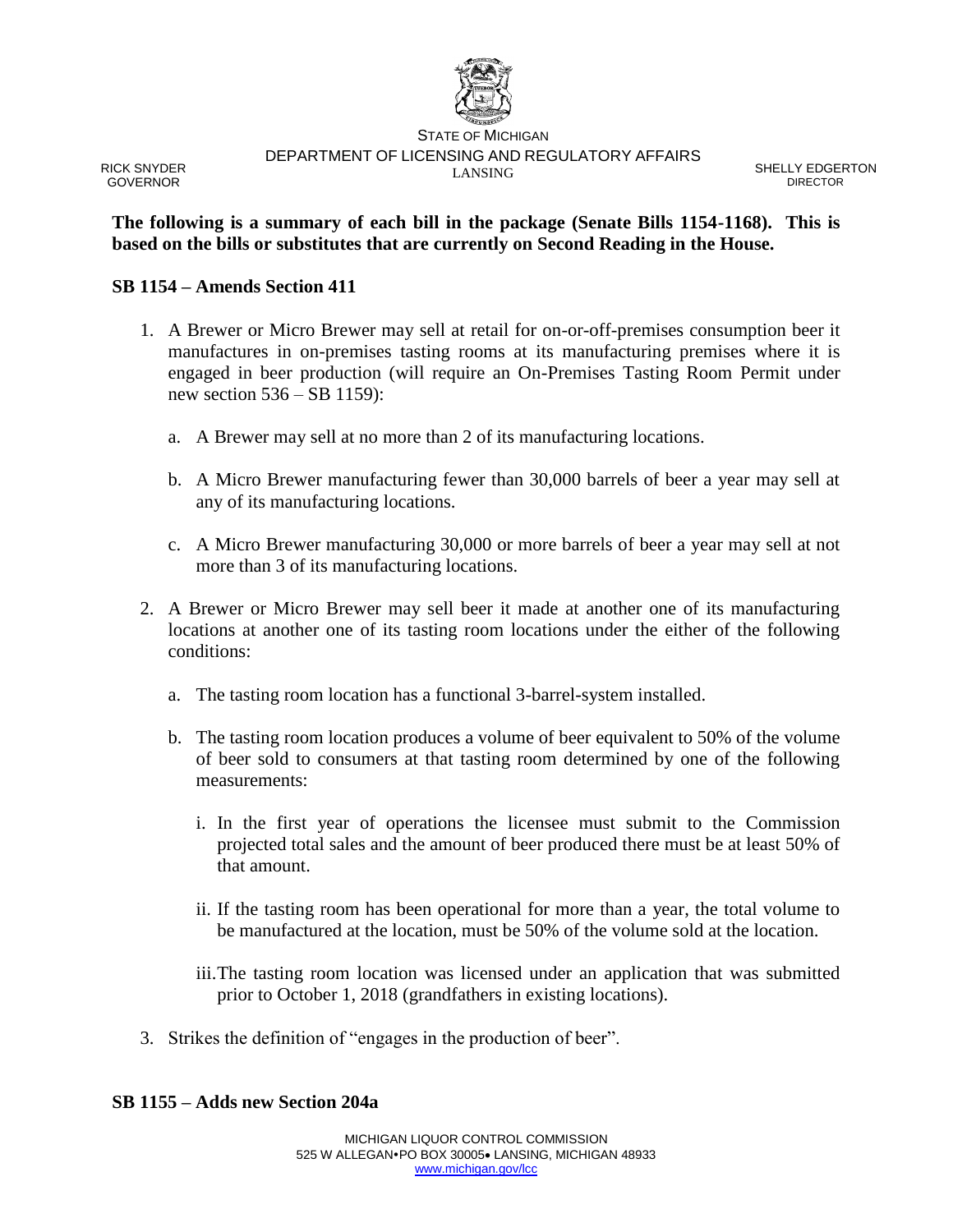- 1. Prohibits a licensed manufacturer from selling or transferring alcoholic liquor to another licensed manufacturer except as provided in this section.
- 2. A licensed manufacturer may sell or transfer wine or spirits to another licensed manufacturer under the following conditions:
	- a. For wine a Wine Maker or Small Wine Maker licensee (or out-of-state equivalent) may sell or transfer wine to another Wine Maker or Small Wine Maker licensee as long as the receiving licensee manufactures wine at its premises, or the receiving Small Wine Maker licensee bottles wine on its premises.
	- b. For spirits a Distiller or Small Distiller licensee (or out-of-state equivalent) may sell or transfer spirits to another Distiller or Small Distiller licensee as long as the receiving licensee manufactures spirits at its premises.
- 3. In addition to the requirement to manufacture products on its premises in order to receive the wine or spirits made by someone else, a receiving licensee can only sell the wine or spirits it receives under the following conditions:
	- a. The wine or spirits obtained from the other licensee are modified by performing a portion of the manufacturing process as defined in section 109(1).
	- b. A Small Wine Maker licensee bottles the wine it receives.
	- c. A Wine Maker or Small Wine is selling a shiner.
- 4. The section does not prohibit the sale or transfer of nonalcoholic ingredients between licensees.

### **SB 1156 & 1167 – Amends Sections 113 and 113a**

- 1. "Tasting Room" definition added to correspond to the new language in sections 536 and 537.
- 2. "Wine" definition amended to include cider and mead in the definition.
- 3. Other minor technical amendments to definition of "Wholesaler" that do not affect the definition.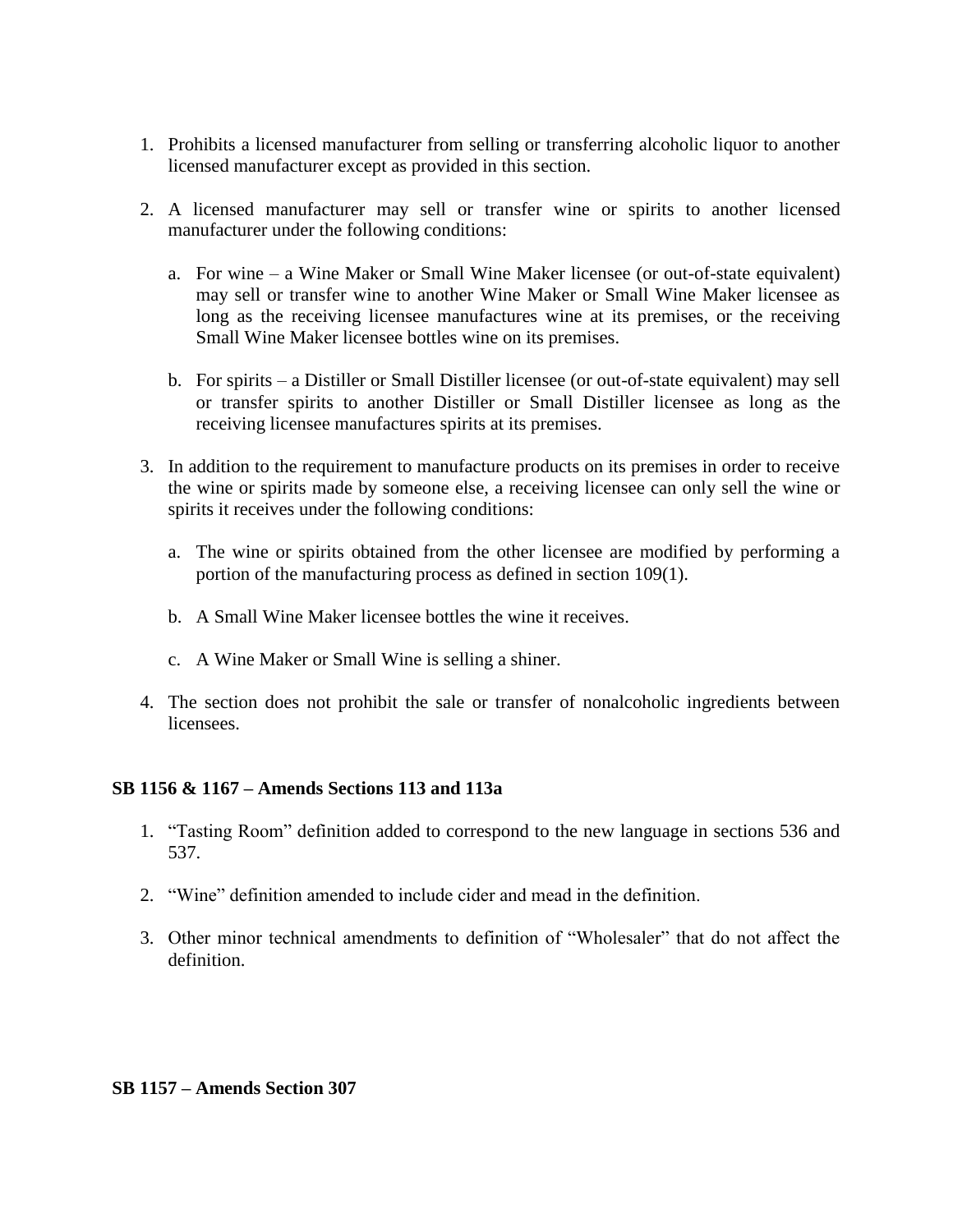- 1. Amends Subsection (1) to update reference to Section 109(2) to Section 109(4).
- 2. Other minor technical amendments that do not affect the definitions.

# **SB 1158 – Amends Section 603**

- 1. Amends Subsection (15)(a) to update reference to Section 109(1) to Section 109(2).
- 2. Other minor technical amendments that do not affect the section.

# **SB 1159 – Adds new Section 536**

- 1. Allows a manufacturer to hold more than one type of manufacturing license. For example, a Small Wine Maker licensee could hold a Micro Brewer license.
- 2. Allows a manufacturer to operate tasting rooms as subject to this new section and Section 537.
- 3. The number of on-premises tasting rooms for Brewer or Micro Brewer licensees is subjection to Section 411.
- 4. Allows jointly operated tasting rooms under the following conditions:
	- a. The operator holds one or more manufacturer licenses located at the same location owned by the same person (includes a corporation or LLC) – for example, Company A holds Small Wine Maker and Micro Brewer licenses at the same location where a tasting room is located for both licenses.
	- b. The separate operators hold manufacturer licenses not located at the same location and not owned by the same person (includes a corporation or LLC) – for example, Company A holds a Small Wine Maker license at Location #1 and Company B holds a Small Wine Maker license at Location #2 and they operate a joint tasting room at Location #3.
- 5. On-Premises Tasting Room Permit:
	- a. Held by a manufacturer (Brewer, Micro Brewer, Wine Maker, Small Wine Maker, Distiller, Small Distiller, Brandy Manufacturer, and/or Mixed Spirit Drink Manufacturer) at the same location where it manufactures its alcoholic liquor product.
	- b. May sell alcoholic liquor manufactured by the licensee for on-or-off-premises consumption in the tasting room.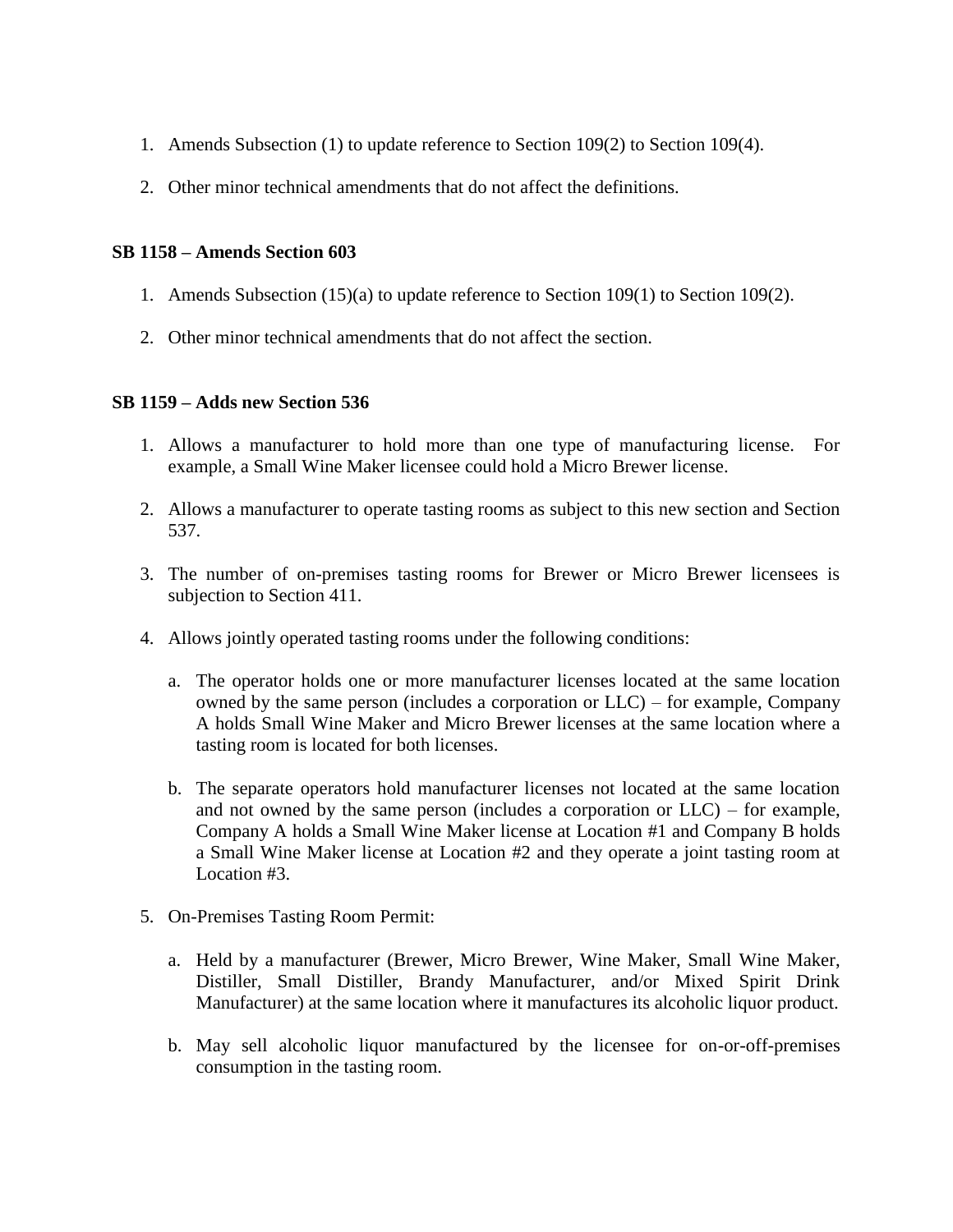- c. No limit on On-Premises Tasting Room Permit locations for Wine Maker, Small Wine Maker, Distiller, Small Distiller, Brandy Manufacturer, and/or Mixed Spirit Drink Manufacturer licensees. Brewer and Micro Brewer licensees are limited under Section 411.
- d. \$100 initial and annually-renewable permit fee.
- e. Must have approval from the legislative body of the local governmental unit, except in an LGU with a population over 600,000 (existing locations are grandfathered).
- f. Must comply with the server training requirements in Section 906.
- g. Must maintain proof of financial responsibility (liquor liability insurance) as required in Section 803.
- h. May be issued the following permits:
	- i. Sunday Sales Permit (A.M. and P.M., as applicable)
	- ii. Catering Permit
	- iii. Dance Permit
	- iv. Entertainment Permit
	- v. Specific Purpose Permit
	- vi. Extended Hours Permit
	- vii. Outdoor Service authorization
- i. May serve food at the tasting room or have a restaurant in the tasting room. If the restaurant is managed by someone other than the licensee, the licensee must have a Participation Permit naming the manager as a non-licensed participant and the manager must meet the requirements of R 436.1041(3).
- 6. Off-Premises Tasting Room License:
	- a. Held by a manufacturer (Wine Maker, Small Wine Maker, Distiller, Small Distiller, or Brandy Manufacturer) at a different location than where it manufactures its alcoholic liquor product. Brewer and Micro Brewer licensees cannot be issued Off-Premises Tasting Room Licenses.
	- b. May sell alcoholic liquor manufactured by the licensee for off-premises consumption in the tasting room and may sell alcoholic liquor manufactured by the licensee under the limits described in c. below.
	- c. Off-Premises Tasting Room License location limits:
		- i. No limit on Off-Premises Tasting Room License locations if only samples (3 ounces of wine, 1/2 ounce of spirits, 1/2 ounce of brandy) are given away for free or sold. No full drinks may be sold. This option must be chosen at the time of the application and cannot be changed once the license is issued.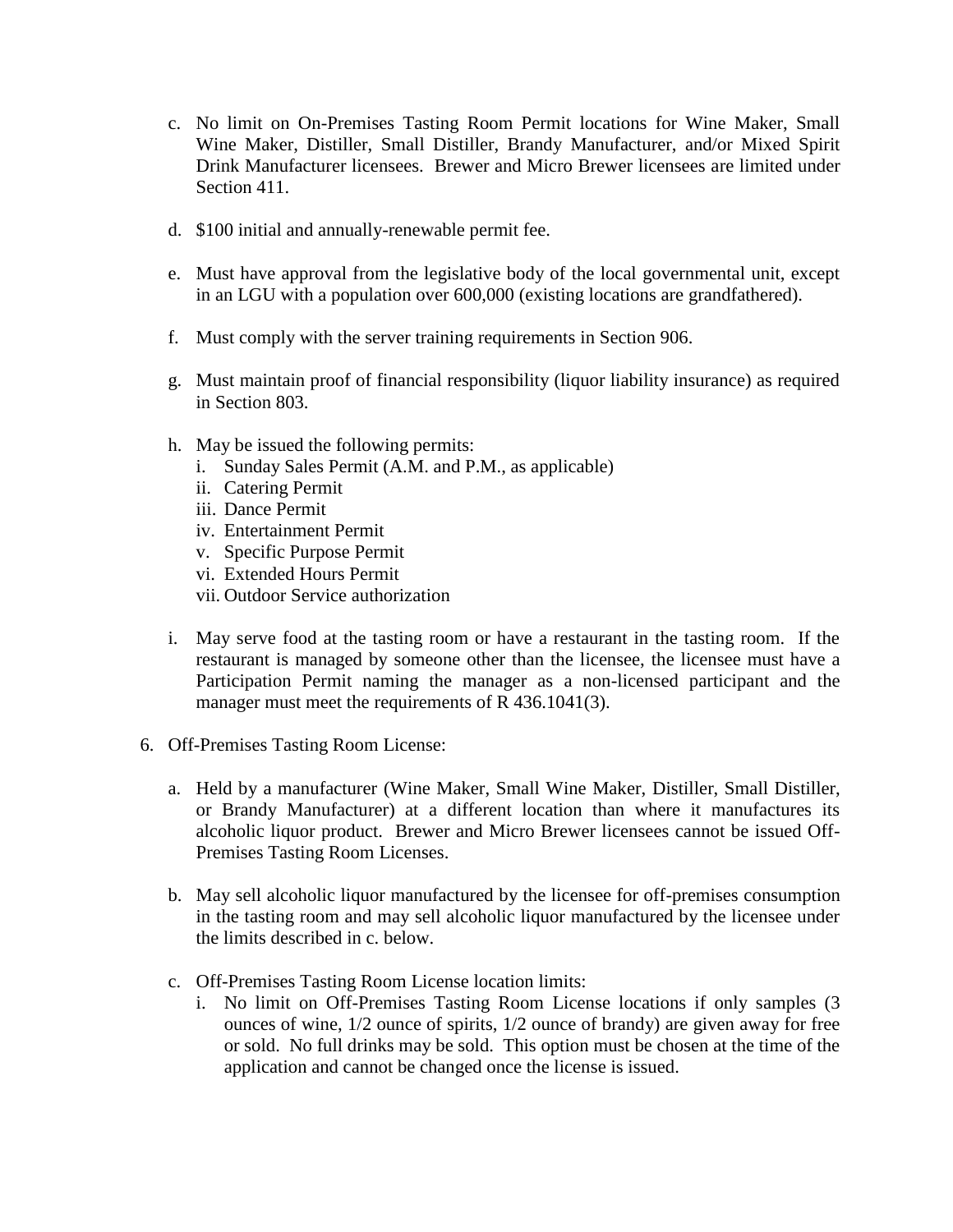- ii. Five (5) location limit for Off-Premises Tasting Room License locations where full drinks are sold. The five (5) location limit applies to standalone Off-Premises Tasting Room License location by one licensee and also to any Joint Off-Premises Tasting Room License locations held in conjunction with other licensees. This option must be chosen at the time of the application and cannot be changed once the license is issued.
- d. \$100 initial and annually-renewable license fee.
- e. Must have approval from the legislative body of the local governmental unit, except in an LGU with a population over 600,000 (existing locations are grandfathered).
- f. Must comply with the server training requirements in Section 906.
- g. Must maintain proof of financial responsibility (liquor liability insurance) as required in Section 803.
- h. May be issued the following permits:
	- i. Sunday Sales Permit (A.M. and P.M., as applicable)
	- ii. Catering Permit
	- iii. Dance Permit
	- iv. Entertainment Permit
	- v. Specific Purpose Permit
	- vi. Extended Hours Permit
	- vii. Outdoor Service authorization
	- viii.Direct connection authorization
- i. May serve food at the tasting room or have a restaurant in the tasting room (no prohibition on food sales in language).
- 7. Joint Off-Premises Tasting Room License:
	- a. Held by two or more manufacturers (Wine Maker, Small Wine Maker, Distiller, Small Distiller, or Brandy Manufacturer) at a different location than where they manufacture their alcoholic liquor products. Brewer and Micro Brewer licensees cannot be issued Joint Off-Premises Tasting Room Licenses.
	- b. May sell alcoholic liquor manufactured by the licensee for off-premises consumption in the tasting room and may sell alcoholic liquor manufactured by the licensee under the limits described in c. below.
	- c. Joint Off-Premises Tasting Room License location limits (all licensees holding a Joint Tasting Room License at the same location must have the same designation as describe below):
		- i. No limit on Joint Off-Premises Tasting Room License locations if only samples (3 ounces of wine, 1/2 ounce of spirits, 1/2 ounce of brandy) are given away for free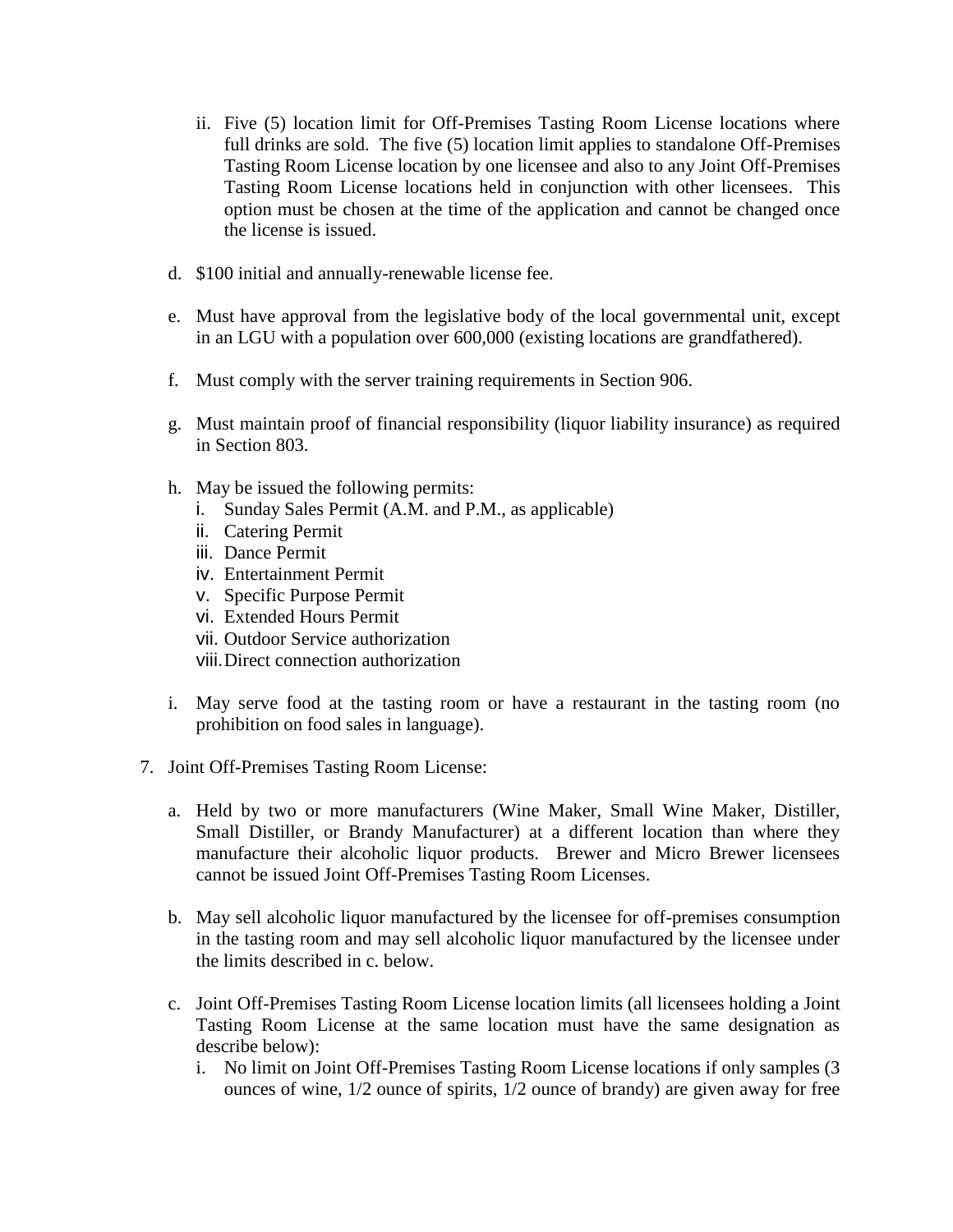or sold. No full drinks may be sold. This option must be chosen at the time of the application and cannot be changed once the license is issued.

- ii. Five (5) location limit for Joint Off-Premises Tasting Room License locations where full drinks are sold. The five (5) location limit applies to standalone Joint Off-Premises Tasting Room License location by one licensee and also to any Off-Premises Tasting Room License locations held by individual licensees. This option must be chosen at the time of the application and cannot be changed once the license is issued.
- c. \$100 initial and annually-renewable license fee for each licensee at the jointly operated location.
- d. Must have approval from the legislative body of the local governmental unit for each licensee at the jointly operated location, except in an LGU with a population over 600,000 (existing locations are grandfathered).
- e. Each licensee at the jointly operated location must comply with the server training requirements in Section 906.
- f. Each licensee at the jointly operated location must maintain proof of financial responsibility (liquor liability insurance) as required in Section 803.
- g. May be issued the following permits (all licensees must be approved for and hold identical licenses, as applicable):
	- i. Sunday Sales Permit (A.M. and P.M., as applicable)
	- ii. Dance Permit
	- iii. Entertainment Permit
	- iv. Specific Purpose Permit
	- v. Extended Hours Permit
	- vi. Outdoor Service authorization
	- vii. Direct connection authorization
- h. Any violation by any licensee at a jointly operated tasting room location will be a violation by all licensees at that location.
- i. May serve food at the tasting room or have a restaurant in the tasting room (no prohibition on food sales in language).
- 8. Existing off-premises tasting rooms or joint tasting rooms must submit a designation of what kind of tasting room they will be under Subsection (10) by April 1, 2019.
- 9. Licensee may add alcoholic or nonalcoholic mixing ingredients to drinks served or provided as samples at a tasting room. Any alcoholic mixing ingredients must be manufactured by the licensee.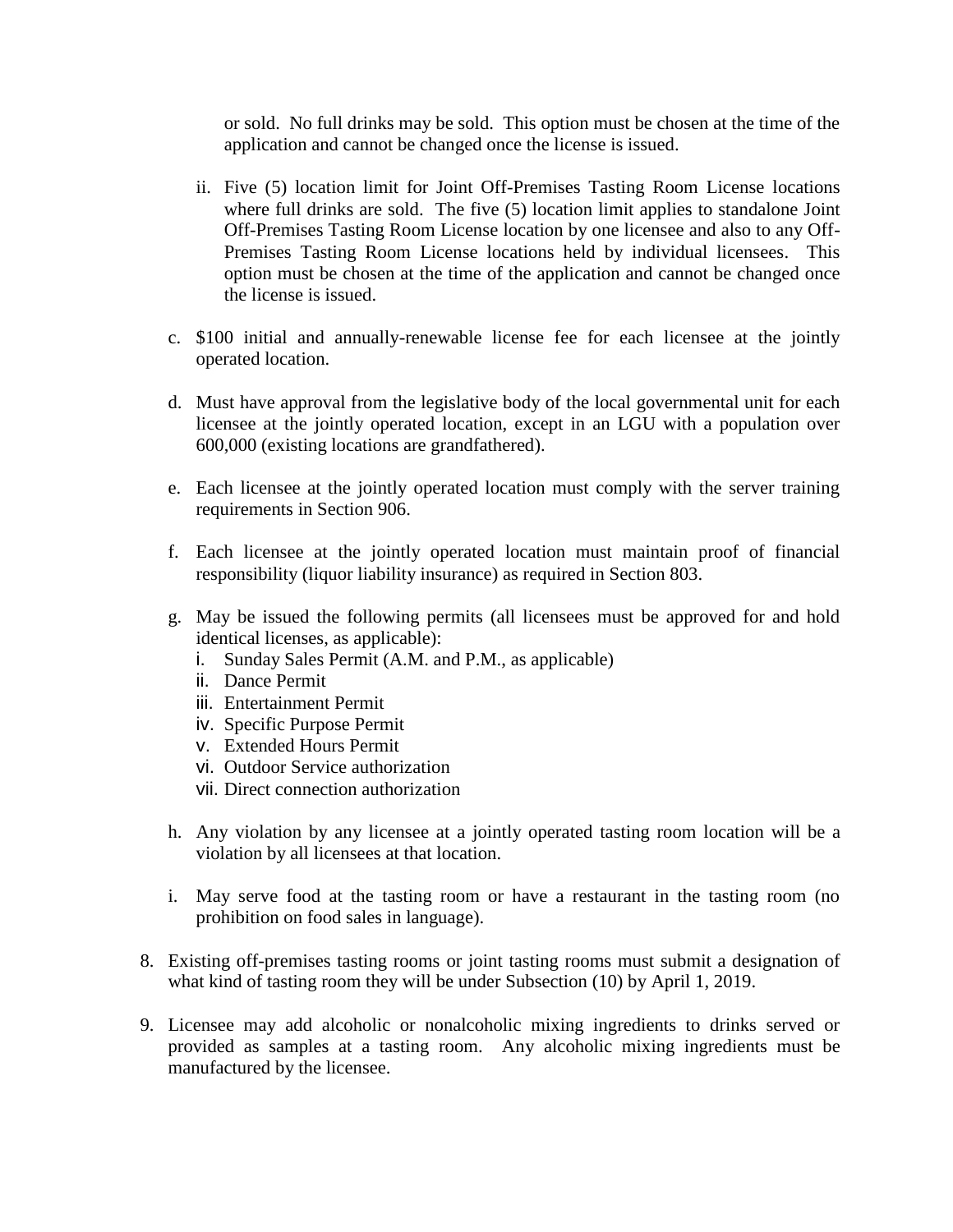10. All revenue from the On-Premises Tasting Room Permit fees must be directed to the fund in Section 543(9)

### **SB 1160 – Amends Section 109**

- 1. "Manufacture" definition added to mean "to distill, rectify, ferment, brew, make, produce, filter, mix, concoct, process, or blend an alcoholic liquor or to complete a portion of 1 or more of these activities." Bottling is not manufacturing. Mixing a drink for on-premises consumption is not manufacturing. Attaching a label to a shiner is not manufacturing.
- 2. "Manufacturer" definition amended to clarify all the license types that are manufacturers.
- 3. "Manufacturing Premises" definition added. The manufacturing premises is the location where the manufacturer manufactures its products. The manufacturing premises includes a location where a Small Wine Maker licensee bottles wine.
- 4. "Mixed Spirit Drink Manufacturer" definition amended to reference section 537, which will allow it to sell its product a retail.
- 5. Other minor technical amendments to definition of "Micro Brewer" and "Mixed Spirit Drink" that do not affect current procedures.

### **SB 1161 – Amends Section 534**

- 1. Strikes references to the on-or-off-premises sales by Small Distiller licensees and replaces it with a reference to sections 536 and 537 where the provisions for retail sales will now be located.
- 2. Strikes requirements for Server Training for Small Distiller as that will only be required for a Small Distiller that has a tasting room under section 536.

### **SB 1162 & 1163 – Amends Sections 517a & 517**

- 1. Amends Subsection (1)(e)(iv) to update reference to Section 111(11) to Section 111(13).
- 2. SB 1163 also has other minor technical amendments that do not affect the section.

### **SB 1164 – Amends Section 537**

1. SB 1164 also has several technical amendments that do not affect the section.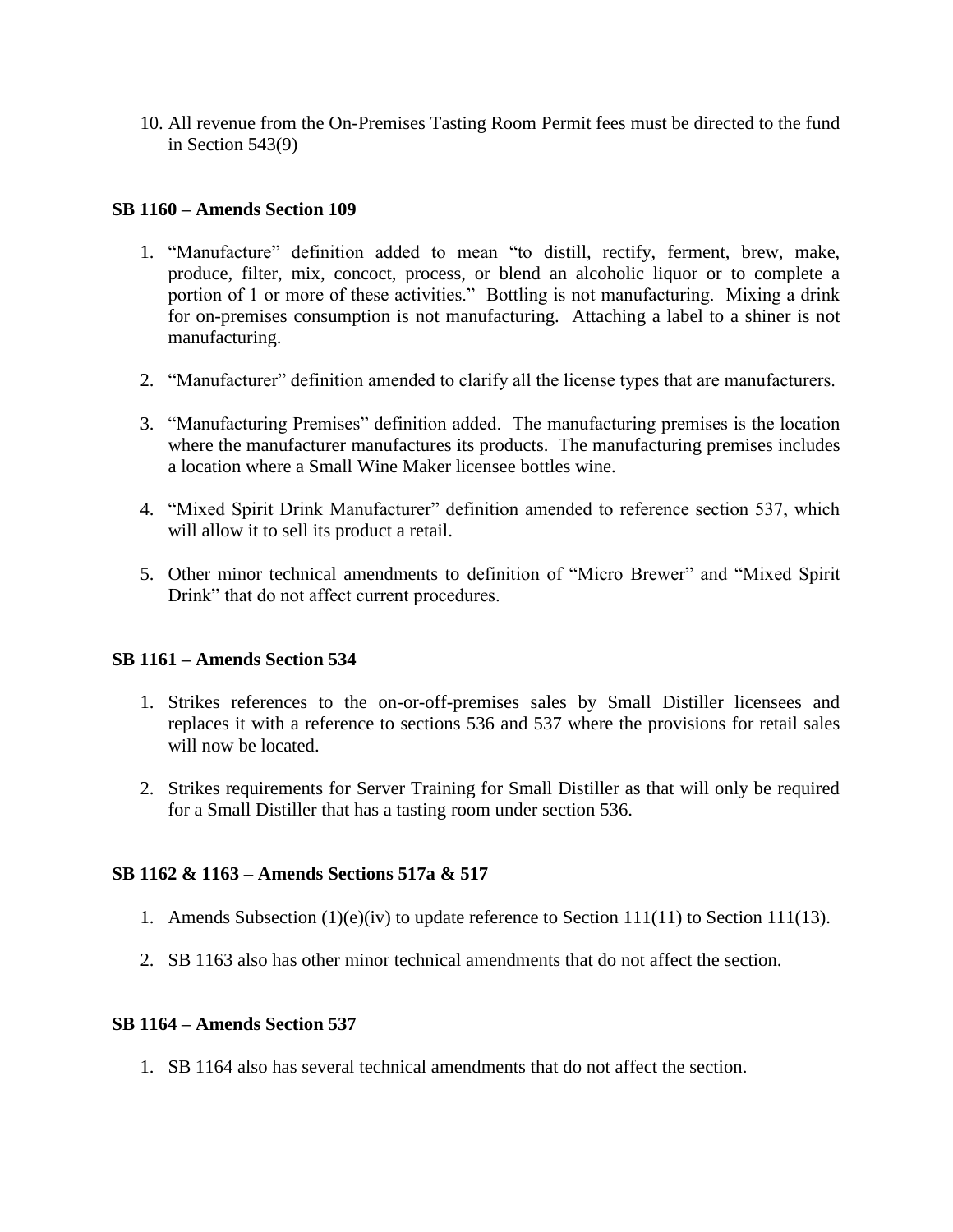- 2. The language in Section 537 that provides for manufacturers to sell on the premises are updated to incorporate the references to new Section 536:
	- a. Brewer and Micro Brewer licensees may sell beer it manufactures for consumption on or off the premises of an approved tasting room under Section 536.
	- b. Wine Maker and Small Wine Maker licensees may sell wine it manufactures (or shiners under certain circumstances) for consumption on or off the premises of an approved tasting room under Section 536. Wine may also be sold by direct shipment as allowed under Section 203.
	- c. Distiller and Small Distiller licensees may sell spirits it manufactures for consumption on or off the premises of an approved tasting room under Section 536.
	- d. Brandy Manufacturer licensees may sell brandy it manufactures for consumption on or off the premises of an approved tasting room under Section 536.
	- e. Mixed Spirit Drink Manufacturer licensees may sell mixed spirit drink products it manufactures for consumption on or off the premises of an approved tasting room under Section 536.

# **SB 1165 – Amends Section 105**

- 1. "Alternating Proprietorship" definition for beer and wine added. Alternating proprietorships are already allowed under MCL 436.1603(9), and this merely adds a definition to the statute. Does not affect current procedures.
- 2. "Approved Tasting Room" definition added due to multiple changes related to tasting rooms.
- 3. "Bottle" or "Bottling" definition added. Includes filling a keg, but excludes filling a growler.
- 4. "Brandy Manufacturer" definition amended to include language that states a Wine Maker or Small Wine Maker that holds a Brandy Manufacturer license cannot manufacture any other spirits than brandy. Does not affect current procedures.
- 5. Other minor technical amendments to definition of "Brand", "Brand Extension", "Brewer", and "Brewpub" that do not affect current procedures.

### **SB 1166 – Amends Section 111**

1. "Restaurant" definition added. Does not affect current procedures, but clearly states that a restaurant in and of itself cannot sell alcohol if it is not licensed.